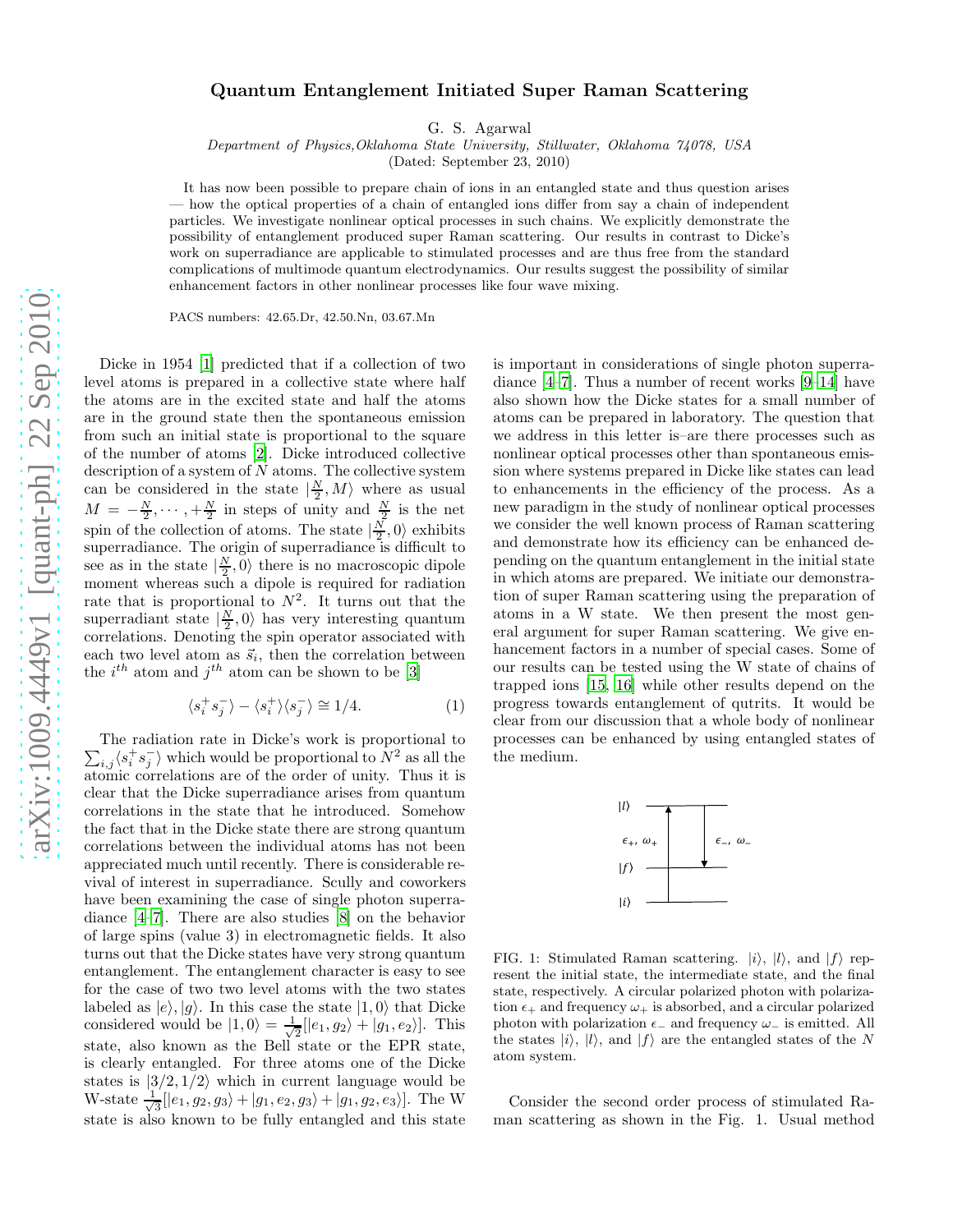of the calculation of the transition probability consists of the examination of the transitions in a single atom. The final transition probability is obtained by multiplying the result by the number of atoms as one assumes that the initial state is a factorized state. We proceed differently as the states that we deal with are entangled states. The transition probability for the Raman process can be calculated by second order perturbation theory [\[17\]](#page-3-2), where we replace in the standard expression various states by the entangled states

<span id="page-1-1"></span>
$$
\Gamma_R = \frac{2\pi}{\hbar} \left| \sum_l \frac{\langle i | H_1 | l \rangle \langle l | H_1 | f \rangle}{E_i - E_l + \hbar \omega_+} \right|^2 \delta(E_i + \hbar \omega_+ - E_f - \hbar \omega_-),
$$
\n(

in which  $E_l$  is the energy of the entangled  $l^{th}$  state and  $H_1$  is the interaction between the atomic system and the radiation fields. The  $H_1$  has the form  $-\vec{d} \cdot \vec{E}$ ;

$$
\vec{E}(\vec{r}) = E_{+}\hat{\epsilon}_{+}e^{i\vec{k}_{l}\cdot\vec{r}} + E_{-}\hat{\epsilon}_{-}e^{i\vec{k}_{s}\cdot\vec{r}} + c.c., \qquad (3)
$$

and  $\vec{d}$  is the dipole moment operator for the N atom system:

<span id="page-1-0"></span>
$$
\vec{d} = \sum_{\alpha,i,j} (\vec{d})_{ij} |i\rangle_{\alpha\alpha} \langle j| + c.c.
$$
 (4)

The sum in [\(4\)](#page-1-0) is over all the states and the states of the  $\alpha^{th}$  atom are denoted by  $|i\rangle_{\alpha}$ . Clearly the dependence of  $\Gamma_R$  on the number of atoms is determined by the matrix elements in [\(2\)](#page-1-1). Before we derive the general result we like to illustrate our key idea with a simple example. This would show us how the enhancement can arise. Consider for illustration first a system of three atoms which are prepared in an entangled W-state

<span id="page-1-4"></span>
$$
|i\rangle = \frac{1}{\sqrt{3}}(|g_-, g_-, g_+\rangle + |g_-, g_+, g_-\rangle + |g_+, g_-, g_-\rangle), (5)
$$

in which any two atoms are in the state  $|q_-\rangle$ . We are specifically choosing Zeeman states so that we make use of the light polarization to select specific transitions. Let us consider the absorption of a photon with polarization  $\epsilon_+$  and scattering of a photon with polarization  $\epsilon_-.$ Clearly an atom in the state  $|g_-\rangle$  would be transferred to the state  $|g_{+}\rangle$  via this scattering event. The final state would be one in which two atoms are in the state  $|g_{+}\rangle$ . Thus we expect the final state to be a W-state of the type

$$
|f\rangle = \frac{1}{\sqrt{3}}(|g_+, g_-, g_+\rangle + |g_+, g_+, g_-\rangle + |g_-, g_+, g_+\rangle).
$$
 (6)

It should be borne in mind that now we are investigating Raman process which starts from an entangled state and ends at an entangled state. Since the efficiency of the Raman process is determined by the nature of all the

states involved in the transition, we next examine the intermediate state in the process, which clearly will be

<span id="page-1-2"></span>
$$
\frac{1}{\sqrt{3}}(|e_o, g_-, g_+\rangle e^{i\vec{k}_l \cdot \vec{R}_1} + |g_-, e_o, g_+\rangle e^{i\vec{k}_l \cdot \vec{R}_2} \n+ |e_o, g_+, g_-\rangle e^{i\vec{k}_l \cdot \vec{R}_1} + |g_-, g_+, e_o\rangle e^{i\vec{k}_l \cdot \vec{R}_3} \n+ |g_+, e_o, g_-\rangle e^{i\vec{k}_l \cdot \vec{R}_2} + |g_+, g_-, e_o\rangle e^{i\vec{k}_l \cdot \vec{R}_3}).
$$
\n(7)

Here  $\vec{R}_i$  is the position of the  $i^{th}$  atom and  $\vec{k}_l$  is the wavevector of the field with polarization  $\epsilon_{+}$ . The final state obtained from [\(7\)](#page-1-2) by the scattering of  $\epsilon_$  would be

<span id="page-1-3"></span>(2)  
\n
$$
\frac{1}{\sqrt{3}}(|g_+, g_-, g_+ \rangle e^{i\vec{k}_l \cdot \vec{R}_1 - i\vec{k}_s \cdot \vec{R}_1}
$$
\n
$$
+ |g_-, g_+, g_+ \rangle e^{i\vec{k}_l \cdot \vec{R}_2 - i\vec{k}_s \cdot \vec{R}_2}
$$
\n
$$
+ |g_+, g_+, g_- \rangle e^{i\vec{k}_l \cdot \vec{R}_1 - i\vec{k}_s \cdot \vec{R}_1}
$$
\n
$$
+ |g_-, g_+, g_+ \rangle e^{i\vec{k}_l \cdot \vec{R}_3 - i\vec{k}_s \cdot \vec{R}_3}
$$
\n
$$
+ |g_+, g_-, g_+ \rangle e^{i\vec{k}_l \cdot \vec{R}_3 - i\vec{k}_s \cdot \vec{R}_3}
$$
\n
$$
= 2 \cdot \frac{1}{\sqrt{3}} (|g_+, g_-, g_+ \rangle \left( \frac{e^{i\varphi_1} + e^{i\varphi_3}}{2} \right)
$$
\n
$$
+ |g_-, g_+, g_+ \rangle \left( \frac{e^{i\varphi_2} + e^{i\varphi_3}}{2} \right)
$$
\n
$$
+ |g_+, g_+, g_- \rangle \left( \frac{e^{i\varphi_1} + e^{i\varphi_2}}{2} \right), \tag{8}
$$

in which  $\varphi_{\alpha} = (\vec{k}_l - \vec{k}_s) \cdot \vec{R}_{\alpha}$ , and  $\alpha = 1, 2, 3$ . If the scattering geometry is chosen so that the incident and scattered fields lie in a plane perpendicular to the plane of atoms, then the final state is the entangled state.

Note the presence of the numerical factor 2 in Eq. [\(8\)](#page-1-3). This would lead to a factor 4 in the transition probability. We have thus shown that the transition probability for 3 atoms is four times than that for a single atom if the atoms are prepared initially in the entangled state [\(5\)](#page-1-4). For the standard case where atoms are prepared in the factorized state  $|g_-\cdots g_n\rangle$  the transition probability would be three times than that for a single atom. Clearly the use of the entangled W state has produced an enhanced Raman transition the enhancement factor being  $4/3$  for three atom system. For N atoms prepared initially in a W state this argument leads to a factor  $2(N-1)$  instead of the factor  $N (N \geq 2)$  in the transition probability. Thus the usage of the entangled W state enhances the transition probability for the Raman process by a factor  $\mathcal{E} = 2 - 2/N$ . This prediction can possibly be tested using the W state for 8 trapped ions as in the work of Innsbruck group [\[15](#page-3-0)].

We next consider the scattering cross section for the second order process following an argument similar to Dicke's using collective operators and collective states. Let us consider essentially a three level scheme for the second order process with the initial state  $|i\rangle$ , the final state  $|f\rangle$ , and the intermediate state  $|l\rangle$ . Let us introduce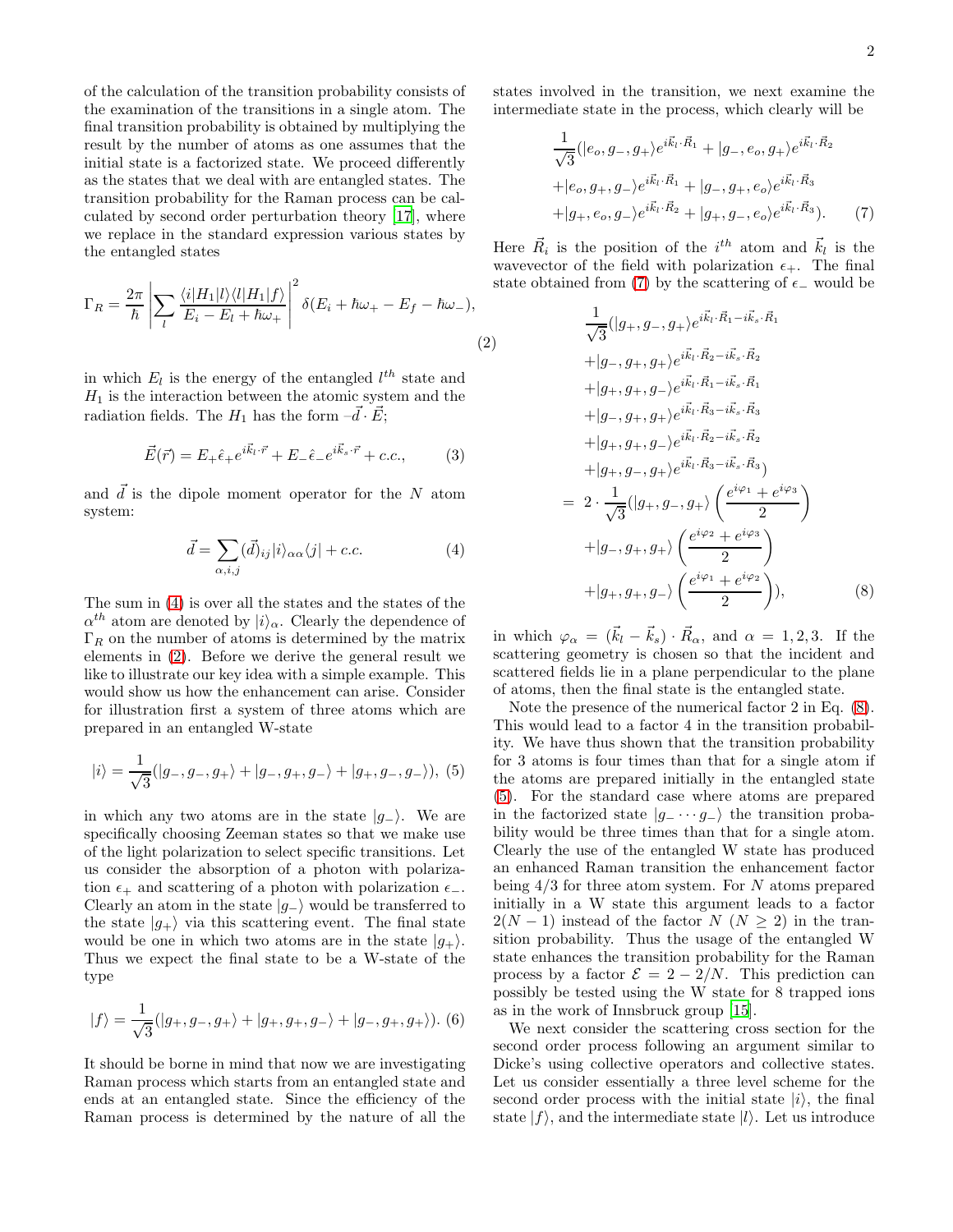the collective states  $|n_i, n_l, n_f\rangle$ , where  $n_l$  atoms are in the state  $|l\rangle$ . Note that  $n_i + n_l + n_f = N$  [\[18](#page-3-3)]. Let us introduce the collective operators  $S_{ij}$ , defined in terms of the operators for individual atoms as

$$
S_{ij} = \sum_{\alpha} |i\rangle_{\alpha\alpha} \langle j|.
$$
 (9)

These collective operators satisfy the SU(3) algebra,

$$
[S_{il}, S_{fj}] = S_{ij}\delta_{lf} - S_{fl}\delta_{ij};\tag{10}
$$

and can be represented in terms of the harmonic oscillators as  $S_{il} = a_i^{\dagger} a_l$ , where  $a_i^{\prime s}$  satisfy Bosonic commutation relations. From this representation it can be shown that these collective operators have the properties

$$
S_{fi}|n_i, n_l, n_f\rangle = \sqrt{n_i(n_f+1)}|n_i-1, n_l, n_f+1\rangle,
$$
  
\n
$$
S_{li}|n_i, n_l, n_f\rangle = \sqrt{n_i(n_l+1)}|n_i-1, n_l+1, n_f\rangle, (11)
$$

etc. For second order Raman process, we have

$$
|n_i, n_l, n_f\rangle \stackrel{\omega_+}{\rightarrow} |n_i - 1, n_l + 1, n_f\rangle \stackrel{\omega_-}{\rightarrow} |n_i - 1, n_l, n_f + 1\rangle.
$$
\n(12)

Hence the numerical factor giving the enhancement over single atom would be

<span id="page-2-8"></span>
$$
\mathcal{E} = n_i(n_f + 1)(n_l + 1)^2/N.
$$
 (13)

Several important conclusions can be drawn from Eq. [\(13\)](#page-2-8). First of all if all the atoms are in the initial state ie  $n_i = N$ ,  $n_f = n_l = 0$ ; then as expected  $\mathcal{E} = 1$ . For an initial W state with  $n_i = N - 1$ ,  $n_l = 0$ ,  $n_f = 1$ ,  $\mathcal{E} = 2-2/N$ ; a result derived in Sec II. Further if  $n_l = 0$ ,  $n_i = n_f = N/2$  then  $\mathcal{E} = N(N+2)/(4N) \sim N$ . The last result is reminiscent of the Dicke result on superradiance.

A new aspect of the enhancement for second order process is the appearance of the factor  $(n_l + 1)^2$ . This suggests that much larger enhancement factors are possible by preparing the system initially in a collective state such that part of the population is present in the intermediate state  $|l\rangle$ . In particular if we consider Dicke like states involving the ground state and the intermediate state  $|l\rangle$  ie  $n_i = n_l = N/2$  then  $\mathcal E$  is of the order of  $N^2$ . This exceptional enhancement comes from the fact that the entanglement properties of the state are used twice once in absorption and once in emission. Further note that if we start with a W state prepared such that  $n_i = N - 1, n_l = 1, n_f = 0$  then the enhancement factor [\(13\)](#page-2-8) becomes  $\mathcal{E} = 4(1 - \frac{1}{N}).$ 

We conclude this paper by discussing further possibilities. We have shown how the entangled character of the states involved in the second order process leads to enhancement in the efficiency of the optical processes. Our results on W states basically use the entanglement among the qubits as the states involved in the transition are either  $|i\rangle$ ,  $|f\rangle$ , or  $|i\rangle$ ,  $|l\rangle$ . Such an entanglement among the qubits has been extensively studied [\[15,](#page-3-0) [16,](#page-3-1) [19](#page-3-4)] and can thus be utilized in testing some of our predictions. The more general case involves entanglement of qutrits which is beginning to be studied [\[20](#page-3-5)[–25\]](#page-3-6). It is clear from our results on second order Raman processes that other nonlinear optical processes in systems prepared in suitable entangled states would exhibit enhancement over that obtained in systems without entanglement. More generally our results point out to the need of developing the theory of nonlinear optical susceptibilities for systems prepared in entangled states as the conventional susceptibilities are derived assuming a model where the atoms interact with fields in an independent fashion [\[26\]](#page-3-7). Finally we note that it would also be interesting to examine efficiencies for nonlinear optical processes by replacing the classical fields by entangled fields [\[27\]](#page-3-8).

The author is grateful to Mike Steiner, A. K. Rajagopal, M. Frey for discussions on the question of extending Dicke's work to other process, and to M. Scully for extensive discussions on single photon superradiance. The author thanks the hospitality of the Director, Indian Institute for Science Education and Research, Pune where this work was partly done.

- <span id="page-2-0"></span>[1] R. H. Dicke, Phys. Rev. A **103**, 223901 (1954).
- <span id="page-2-1"></span>[2] For a detailed discussion of superradiance see L. Allen and J. H. Eberly, Optical Resonance and Two-Level Atoms (Wiley, New York, 1975), Chap. 8.
- <span id="page-2-2"></span>[3] G. S. Agarwal, Quantum Optics (Springer-Verlag, Berlin, 1974), p55.
- <span id="page-2-3"></span>[4] M. O. Scully, Phys. Rev. Lett. **102**, 143601 (2009).
- [5] A. A. Svidzinsky, Jun-Tao Chang, and M. O. Scully, Phys. Rev. Lett. 100, 160504 (2008).
- [6] M. O. Scully and A. A. Svidzinsky, Science 325, 1510 (2009).
- <span id="page-2-4"></span>M. O. Scully, Laser Phys. **17**, 635 (2007).
- <span id="page-2-5"></span>[8] S. Chaudhury, S. Merkel, T. Herr, A. Silberfarb, I. H. Deutsch, and P. S. Jessen, Phys. Rev. Lett. 99, 163002

(2007).

- <span id="page-2-6"></span>[9] C. Thiel, J. von Zanthier, T. Bastin, E. Solano, and G. S. Agarwal, Phys. Rev. Lett. 99, 193602 (2007).
- [10] R. Prevedel, G. Cronenberg, M. S. Tame, M. Paternostro, P. Walther, M. S. Kim, and A. Zeilinger, Phys. Rev. Lett. 103, 020503 (2009).
- [11] W. Wieczorek, R. Krischek, N. Kiesel, P. Michelberger, G. Tóth, and H. Weinfurter, Phys. Rev. Lett. 103, 020504 (2009).
- [12] D. B. Hume, C. W. Chou, T. Rosenband, and D. J. Wineland, Phys. Rev. A 80, 052302 (2009).
- [13] K. Lemr and J. Fiurášek, Phys. Rev. A 79, 043808 (2009).
- <span id="page-2-7"></span>[14] I. E. Linington and N. V. Vitanov, Phys. Rev. A 77,